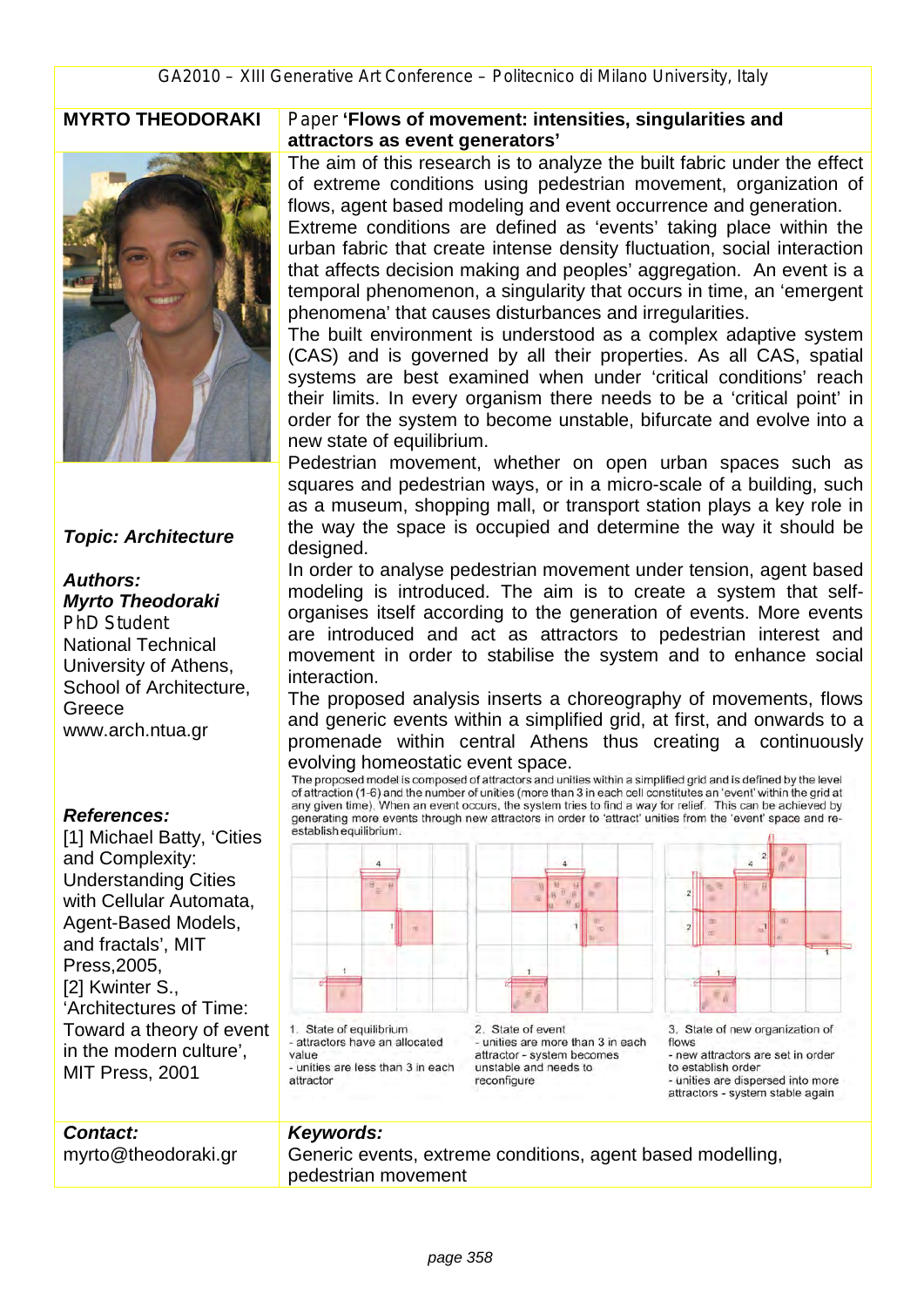# **Flows of movement: singularities, intensities and attractors as event generators**

#### **A.M. Theodoraki, BSc, MArch, PhD candidate**

*Department of Architecture, National Technical University of Athens, Greece e-mail: myrto@theodoraki.gr*

# **Abstract**

The aim of this research is to conceptualise on the built form under the spectrum of extreme conditions using notions of movement, organization of flows, agent based theories and event occurrence and generation.

Extreme conditions are defined as 'events' taking place within spatial configurations of form that create intense density and movement fluctuation, social interaction that affects decision making and peoples' aggregation. An event is a temporal phenomenon, a singularity that occurs in time, an 'emergent phenomena' that causes disturbances and irregularities. [5]

The built environment is understood as a complex adaptive system (CAS) and is governed by all their properties. As all CAS, spatial systems are best understood when under 'critical conditions' reach their limits. In every organism there needs to be a 'critical point' in order for the system to become unstable, bifurcate and evolve into a new state of equilibrium.

Movement, whether on open urban spaces such as squares and pedestrian ways, or in a micro-scale of a building, such as a museum, shopping mall, or transport station plays a key role in the way the space is occupied and determine the way it should be designed.

The goal is to visualise a system that self-organises in form and activity according to the generation of events. More events are introduced and act as attractors to pedestrian interest and movement in order to stabilise the system and to enhance social interaction.

The proposed analysis intends to insert a choreography of movements, flows and generic events within a simplified grid, thus creating a continuously evolving homeostatic event space.

# **1. Form as Dynamic System**

Architectural concepts and values are constantly redefined according to the contemporary cultural and social envelopes through which they evolve.

The notions of movement, fluidity, transformation, and adaptability in architectural theory and their implementation in actual built form have always been fascinating. As early as Giovanni Batista Piranesi, examples of ambitious imaginary projects can be traced. From the beginning of the last century, artists, urban and social theorists,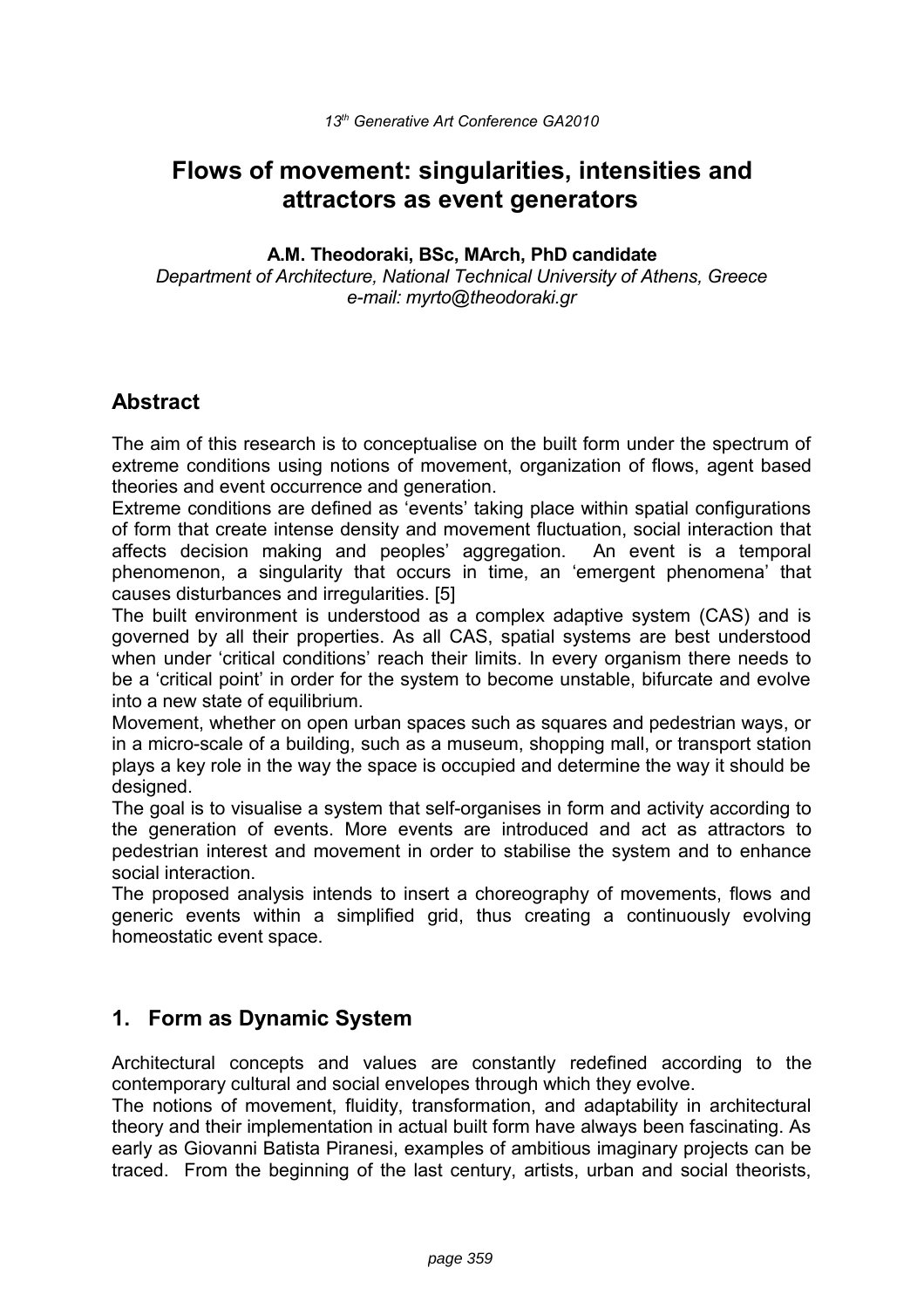philosophers, architects explored the notion of dynamic transient space. From Marcel Duchamp to the Cubists and from the Futurist movement to the Situationists were among the pioneers into the exploration of space and form as a transformable field of activities and forces. *Fig.1-6*

The work of the Futurists Boccioni and Sant Elia and of the Situationist Constant represented the idea of movement and flows in contrast to the static presence of actual form. There have been many ways of representing motion in the past. The introduction of a sequence of static models in different time instances and their superimposition was an approach followed by artists such as Marcel Duchamp and theorists as Singfried Giedion.



#### *(Clockwise)*

*Fig 1 Marcel Duchamp, Nude descending a staircase, 1912.*

- *Fig 2 Georges Braque , Violin and Candlestick, 1910.*
- *Fig 3 Umberto Boccioni, Unique Forms of Continuity in Space, 1913.*
- *Fig 4 Antonio Sant Elia's, La Nuova Cita, 1914.*
- *Fig 5 Contant's New Babylon, 1969.*

*Fig 6 WWK, Generic Art, 2009.*

In philosophy, 'movement and becoming' is key notion to the Deleuzian thinking of smooth, un-striated surfaces; architectures of fluid spaces, permanently moving in and out of shifting networks of relation.

The last few decades, in order to implement dynamism into the design process, theories of networks, complex systems, chaos, biological processes, evolution strategies, swarm intelligence, catastrophe theory, emergence, homeostasis, topology, fractals and other notions are being investigated.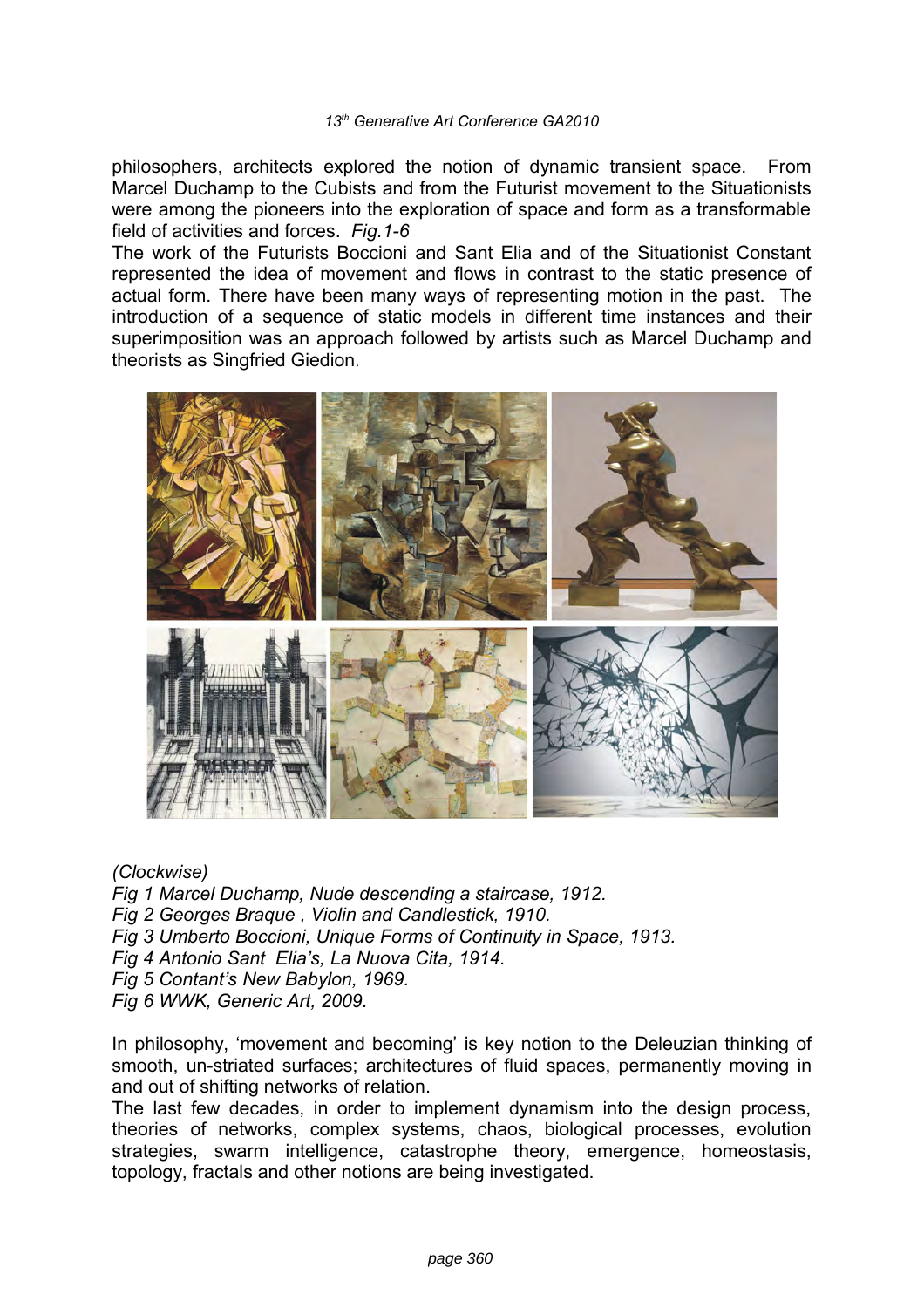Simple parameters like scale, volume and dimension are no longer adequate to define forms; multivalent and external or invisible forces such as pedestrian and automotive movement, environmental forces like wind and sun, urban views and alignments, intensities of views and occupation in time affect form of a dynamically conceived architecture [2].

The built environment is comprised of different, autonomous entities that interact together creating systems and sub-systems within a network, organising macroscopically complex behaviour. It is a self-organising complex system guided by the properties of emergence. It evolves, develops, learns and transforms, identifying each time and reacting to the variable and fluctuating needs by changing its behaviour accordingly for optimum solutions. A 'homeostatic' system, that is in continuous interchanging states of crisis, being governed by the superimposition of variable flows of energy, bodies, information, sounds, light, densities, social behaviour, and politics.

An important property of complex adaptive systems is self-organization and the emergence of organized order by individual local interactions. There are four main characteristics that define it [3]: simple initial rules, multiple local interactions, random organization, and decentralized control.

Organized macro-behaviours emerge from simple individual interactions. The theory of emergence explains the behaviour of many systems. The human consciousness that emerges from the acts of the individual neurones, being unaware of the overall result, the way ant colonies are structured, the single-cell organisms that evolve in clusters of interdependent cells for their survival (slime moulds), the world wide web, a traffic jam, the development of wealthy or poor urban areas, are just a few examples of emergent behaviour.

Greg Lynn, Neal Denari, Kas Oosterhuis, Lars Spuybroek and many other cutting edge architects use computational, bottom-up, generic methods in order to conceptualise on the speculative and explorative aspects of smooth, liquid, transformal architecture. Motion, force and direction contribute to the production of form and its potential transformation. In such a way architecture is not static but it takes part in the evolution of the form derived by dynamic flows [1]. Architectural form is defined as a derivative of time, motion and force that can be occupied in a multiplicity of ways and forms according to the different variables of inputs and outputs.

Dynamic configurations of fluid spatial models replace traditional static ones. The occupation and habitation of space and the activities that take place add dynamism to the frozen state of built structure.

# **2. Event**

*Event, a phenomenon or occurrence located at a single point in space-time and everything that comes about* [4].

An event is a temporal phenomenon, a singularity that occurs in time, an 'emergent phenomena' that causes disturbances and irregularities [5].

Architects have been taught to reflect and design form according to programmatic and functional needs and towards an aesthetically pleasing result. Architectural form is traditionally regarded as a dimensional space of stasis defined by Cartesian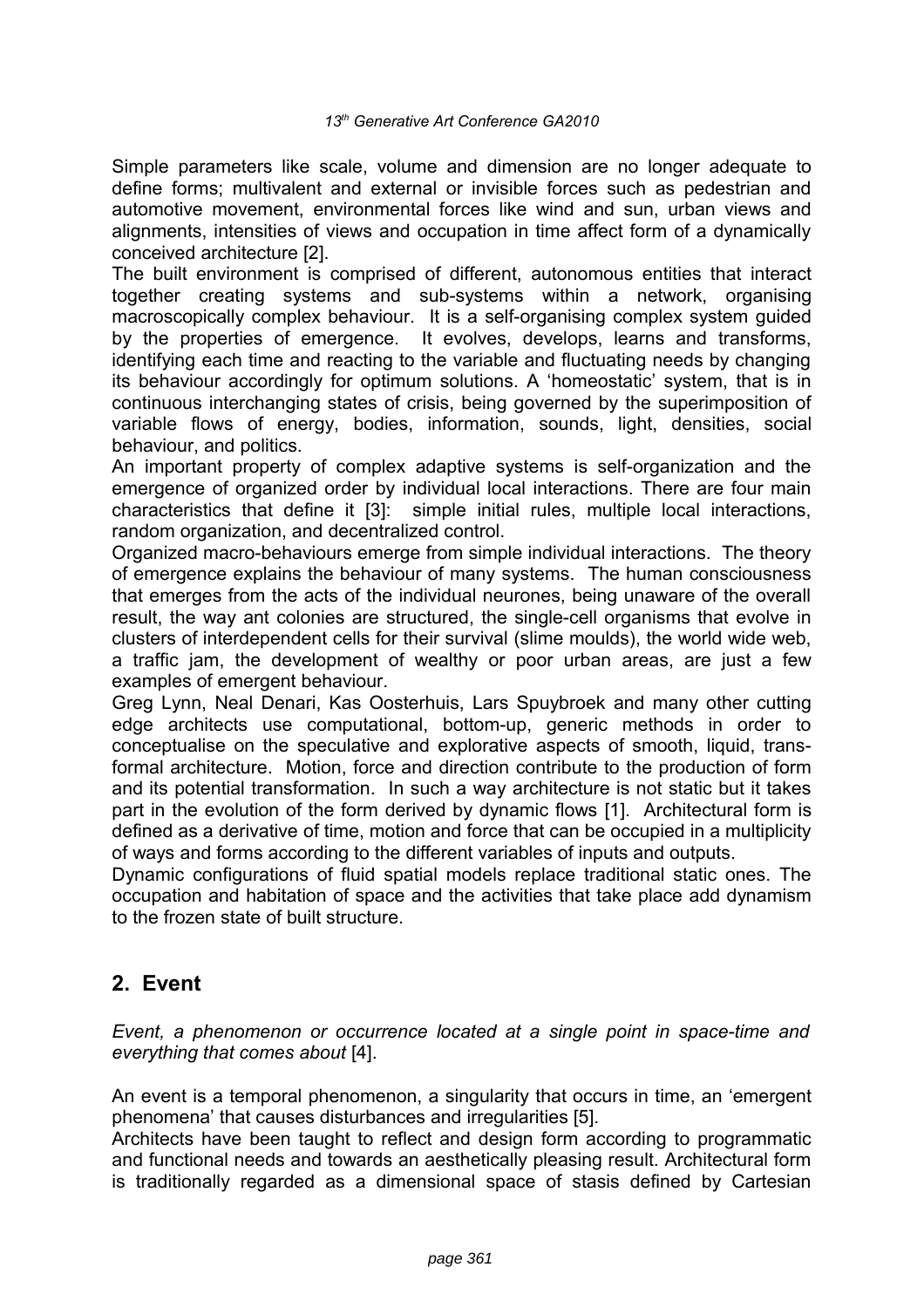coordinates and linked to the notions of permanence, materiality, verticality, horizontality, gravity. Passivity and stasis characterize an architecture that remains indifferent to the movements and forces [16].

The way space is felt, occupied, inhabited, inside and outside, in all dimensions, is more crucial and interesting towards an understanding of spatial configuration. 'Architecture is as much about events that take place in spaces as about the spaces themselves' [6] .The one should inform the other in a generative process for optimum design.

Another characteristic of built form is its permanently allocated program. The relationship between functions within a building are considered fixed not taking into account the variability and flexibility of their relationship.

#### *The moment in time; the singular that branches out to the infinite.*

Singularities refer to those critical points or moments within a system when its qualities and quantities undergo a fundamental change [5].

The location of a new building, the insertion of a park within a dense urban grid, people flocking for a popular exhibition, an earthquake, a traffic jam, are all components and signifiers of a 'phase transition' within their system. Singularities in time, they are as much events in themselves as event generators in an infinite interplay between order and disorder, catastrophe and stability.

In any system, when the input is larger than the ability of absorption, disanalogous to the output, then the system tends to be in a situation of disorder. The breaking down of order into disorder or disaster is marked by a critical point, a point of transition where the system becomes unstable [2].

Critical points are necessary in order for the system to become unstable, bifurcate and evolve into a new state of equilibrium. At this singular moment of occurrence, throughout the crisis all the attributes are augmented. The full dynamism and potential of the system can be seen and analysed. This is a very interesting notion, that any organism is best understood when in crisis, it reaches its limits.

In order for complex systems to survive, they have to go through transition phases between stable and unstable states. In conditions 'far from equilibrium', non linear dynamics prevail and the system gradually becomes sensitive to external variations. Small fluctuations or disruptions lead to a chain reaction of immense scale. In situations like these, the system needs to find a way to balance again. As a consequence of this procedure, new forms of behaviour and new patterns emerge which lead to organization or catastrophe [7].

A complex system that reaches a transition phase between stable and unstable state follows these procedures in order to maintain equilibrium [8]:

1. The system self-organises into a new state.

2. From a chaotic situation emerges an ordered and structured system.

3. The system is in a state 'far from equilibrium' caused by external factor.

4. The movements of individual entities are unpredicted and uncontrolled and only at the exact instance of bifurcation the result is determined.

5. The system balances with many different ways and there multiple outcomes with the same parameters.

 6. The fact that at the exact instance there is only one final outcome depends on preconceived notion that affects the evolution of the system.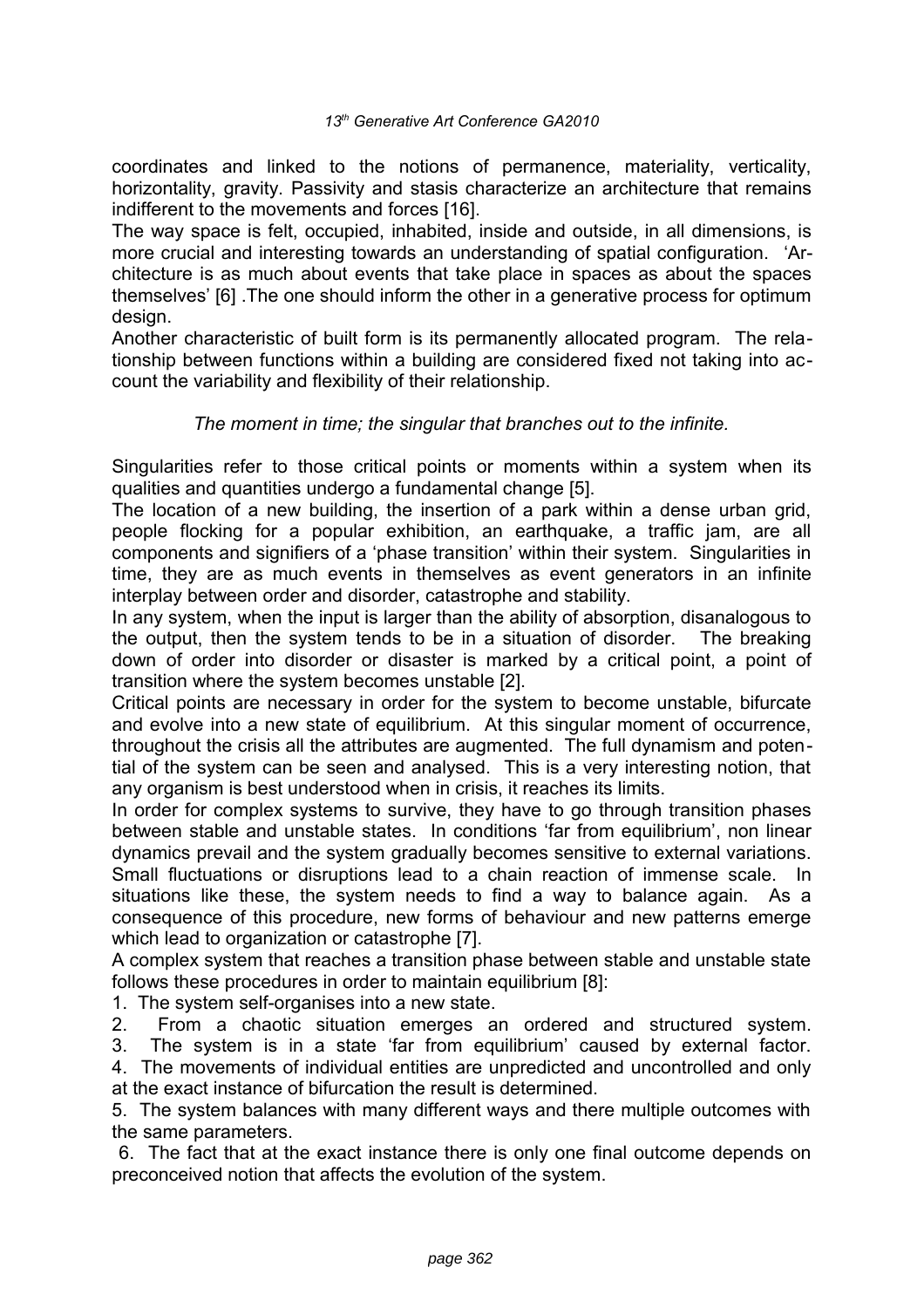7. The homogeneity and symmetry of the system in equilibrium is broken. 8. The individual entities, despite their random movement, behave in a consistent manner, which emerges from the interactions of the individual elements.

The rate of transmutation of the built fabric spans into long periods of time, consequently, the effect of the transformation is not visible in every day life. In particular, singular circumstances, such as events or crisis, the biorhythm of the built environment changes within a small time frame.

Events are defined by their ability to change the needs of the built structure directly and intensely, thus transforming it drastically, on a microscopic or macroscopic scale, to accommodate the multiple needs that occur.

## *Fold; surface of instability for deformation/transformation to occur*

Intensity defines the characteristics of the event. Where singularity is the moment of bifurcation, the critical point of instability, the moment in time, intensity has qualitative and quantative attributes. Scales, use, activities within a new building or park, attraction factor of an exhibition, strength of an earthquake are all intensities of event.

Events can be seen in a microscopic or macroscopic scale. For example, overcrowding in an exhibition or a traffic jam has a beginning, duration and an end throughout a limited time period. An earthquake, while sudden and fierce has long time after effects. The urbanization of a rural area or the immigration of population to a different country develops into even more slow pace.

Dynamical systems cannot be understood by their spatial relations of configuration alone, but only through the events and qualities-transitions of phase and stateproduced as a result of the flows of energy and the informational gradients that move through them [5].

### *Temporal stability; space in-between*

Attractors are the points or phases of stability. All dynamic systems in the long run settle down to an attractor that acts as a state of repose [9]. *Fig.7*

For example, in an exhibition space, the exhibits act as attractors. The flow of movement paces down and even stops in front of the exhibit.



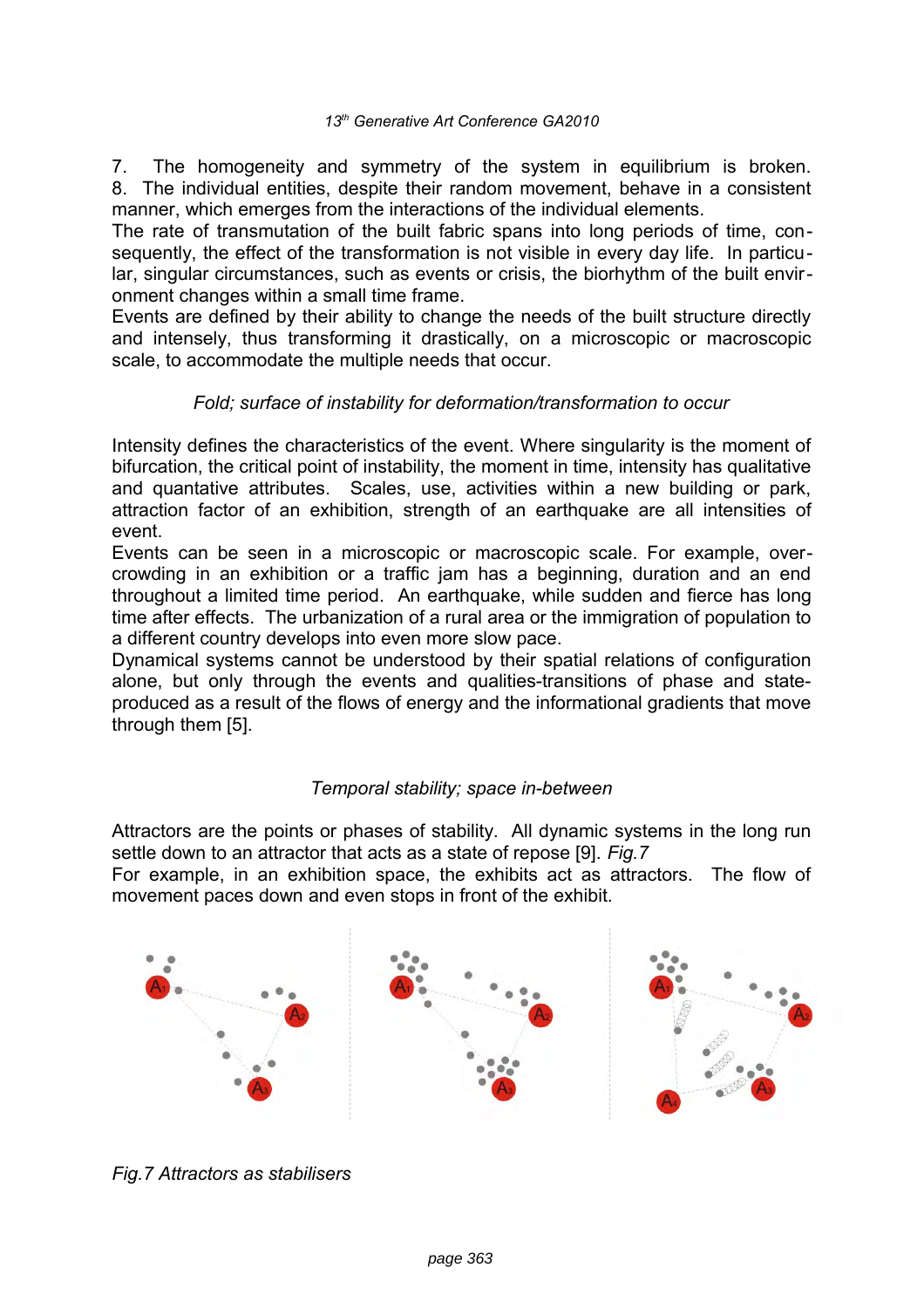*Events; generators of events.*

The continuous interplay of form and activities becomes a generator in itself of new events. A new building or the exhibits become event, attractor, and generator through alternating states.

An earthquake is a singular event in time of variable intensity. Furthermore, it is the generator of a multitude of events, of movement, and density shifts between people, of traffic jams, of large number concentration, of social behaviour.

Events cause constant fluctuation to a system that keeps reinventing itself, thus being in a continuous generative process of adaptation and optimization.

# **3. Flows of movement**

As already defined, built space is as much static form as the flows of movement that activate it. There has been a lot of research in the way people occupy and move through space, in their physical, psychological and social presence through analytic and simulation techniques.

Crowd behaviour has the principles of a complex adaptive system. An ordered behaviour emerges from the individual movements of each unit. Crowds under tension engage in spontaneous, collective behaviour and have the tendency to form clusters / swarms. The crowd, in other words, is a collective being, formed under a given set of circumstances that is always more than the sum of its parts. [10]

There have been three main approaches into modelling crowd movement: [15] 1. Fluids have similar dynamics as crowd movement.

2. Cellular automata act as discrete, dynamic, systems, which model a lattice of cells and base the state of a cell on the states of the immediately surrounding cells.

3. Agent based modeling considers each pedestrian as an individual entity and the interactions between it and the other pedestrians are individually modeled according to physical or social laws.

Flocks of birds, schools of fish, herds of animals, crowds of people exhibit similar patterns of movement and swarming. They are made of discrete particles yet their overall motion seems fluid; it is simple in concept yet is so visually complex, it seems randomly arrayed and yet is magnificently synchronised. Perhaps the most puzzling is the strong impression of intentional, centralised control. Yet all evidence indicates that flock motion must be merely the aggregate result of the actions of individuals, each acting solely on the basis of its own local perception of the world [11]. Fig.8 Craig Reynolds was the first to simulate flocking creatures, that he called boids. Their behaviour was governed by three rules:

- 1. Separation: steer to avoid crowding local flock mates
- 2. Alignment: steer towards the average heading of local flock mates
- 3. Cohesion: steer to move toward the average position of local flock mates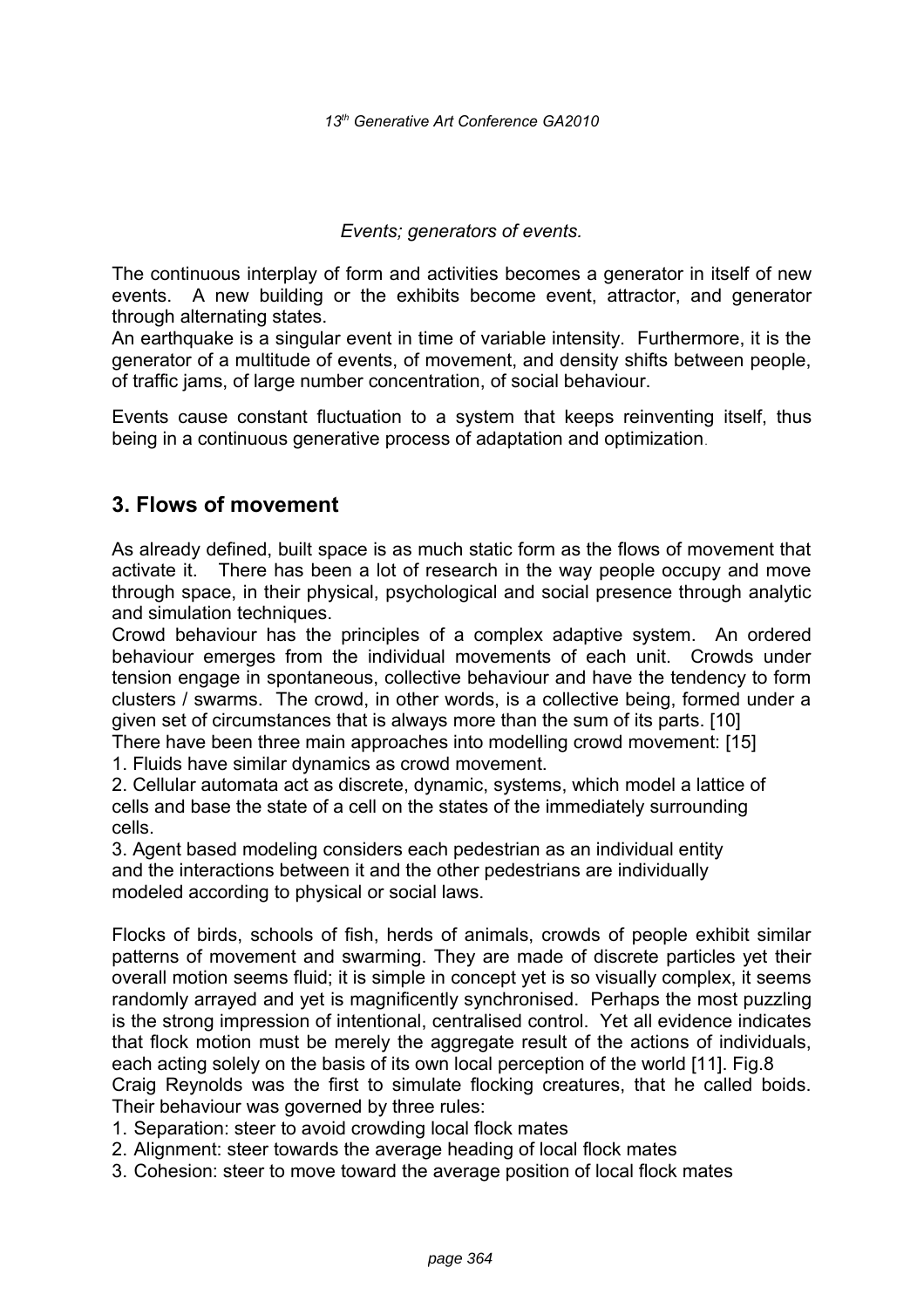

*Fig 8 Boids fig 9 Star Logo's simulation of slime moulds*

The interpretation of swarm behaviour is also evident in the simulations of slime mould, in Star Logo a Cellular Automata environment, showing that creatures can aggregate into clusters using a decentralized strategy, without any "leader" involved. In this example, each creature drops a chemical pheromone (shown in green). The creatures also "sniff" ahead, trying to follow the gradient of the chemical. Meanwhile, the patches diffuse and evaporate the chemical. Following these simple, decentralized rules, the creatures aggregate into clusters. Similar principles apply in people gathering into clusters. [12] *Fig.9*

In the research of L.F. Henderson, he observed phase transitions in pedestrian movement, brought about in a manner analogous to liquefying a gas by compressing it. Later on, D. Helbing considered that although crowd movement was similar to fluid dynamics, the motivation of individuals had to be incorporated in order to create complex patterns. He proposed that the movement of an individual is conditioned by two influences: internal, or personal aims and interests, and external, or perception of the situation and environment. Often these will conflict. External influences on behaviour are caused by interactions with others. According to Horney, such interactions resemble forces of attraction and repulsion. Furthermore, Hughes introduced the 'thinking fluid', in terms of the relationship of fluid dynamics and cognitive characteristics of human movement. [13]

Helbing went on to observe many collective patterns of self organised motion such as the corridor and the intersection examples. *Fig.10-11*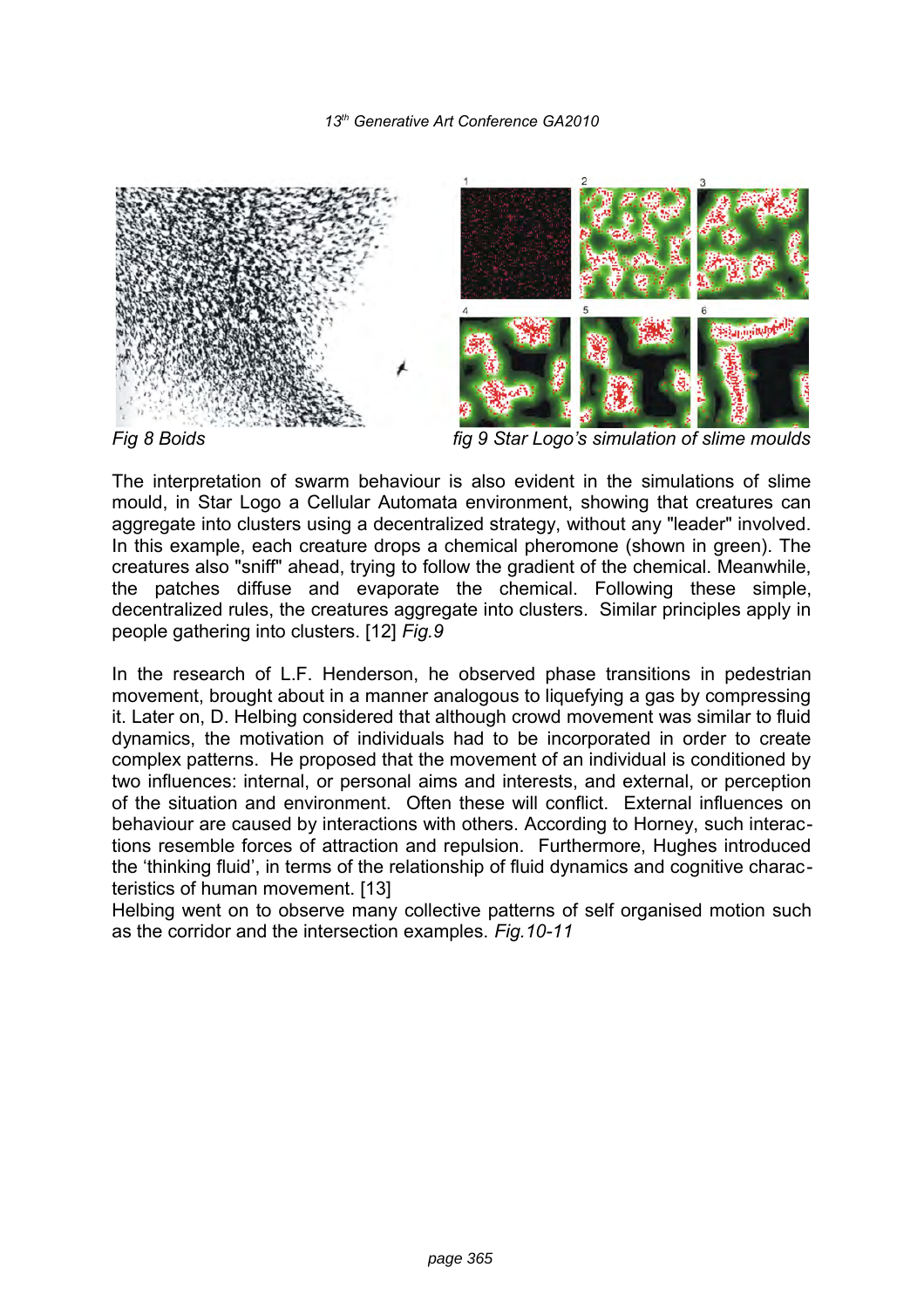



*Fig 10 -11 Corridor and Intersection Paradigms (src: [14])*

By simulating movement in an axial way within an enclosed space of one entrance and exit, he concluded that people self organise in streams according to the direction of motion. Also, he suggested that at the point of entrance-exit, movement seems to slow down and congestion appears. By introducing another opening, movement is achieved without clustering as one stream of direction flows from one opening and the other flows to the second opening.

In the case of the intersection example, motion seems to settle into temporary roundabout stream. The efficiency of pedestrian flow could be increased considerably by putting an obstacle in the center of the intersection, because this favors the smooth roundabout traffic compared with the competing, inefficient patterns of motion. [14]

According to Bill Hillier and the Space Syntax team there is a logic, a syntax in the way people relate to and navigate space. [13]

Pedestrians rely on sight in order to decide which way to go. The calculation of vision fields, lines of sight and 'shortest routes' makes possible to measure the pedestrian flow in a complex building or a city and to predict the best entrance and exit in case of crisis [2]. Visibility Graph Analysis was introduced by Turner et al in order to evaluate visibility of individuals. The VGA method reveals properties of the interconnectedness of visual fields.

Using this technique on Tate Gallery in London, very interesting conclusions were observed concerning the way people experience space. *Fig.12*

Visitors in the museum in the simulation and in real life, tended to circulate towards the left of the gallery's main axis, rather than the right one. The conclusions showed that this behaviour didn't have anything to do with the attraction factor of each room rather than with the spatial layout of the building.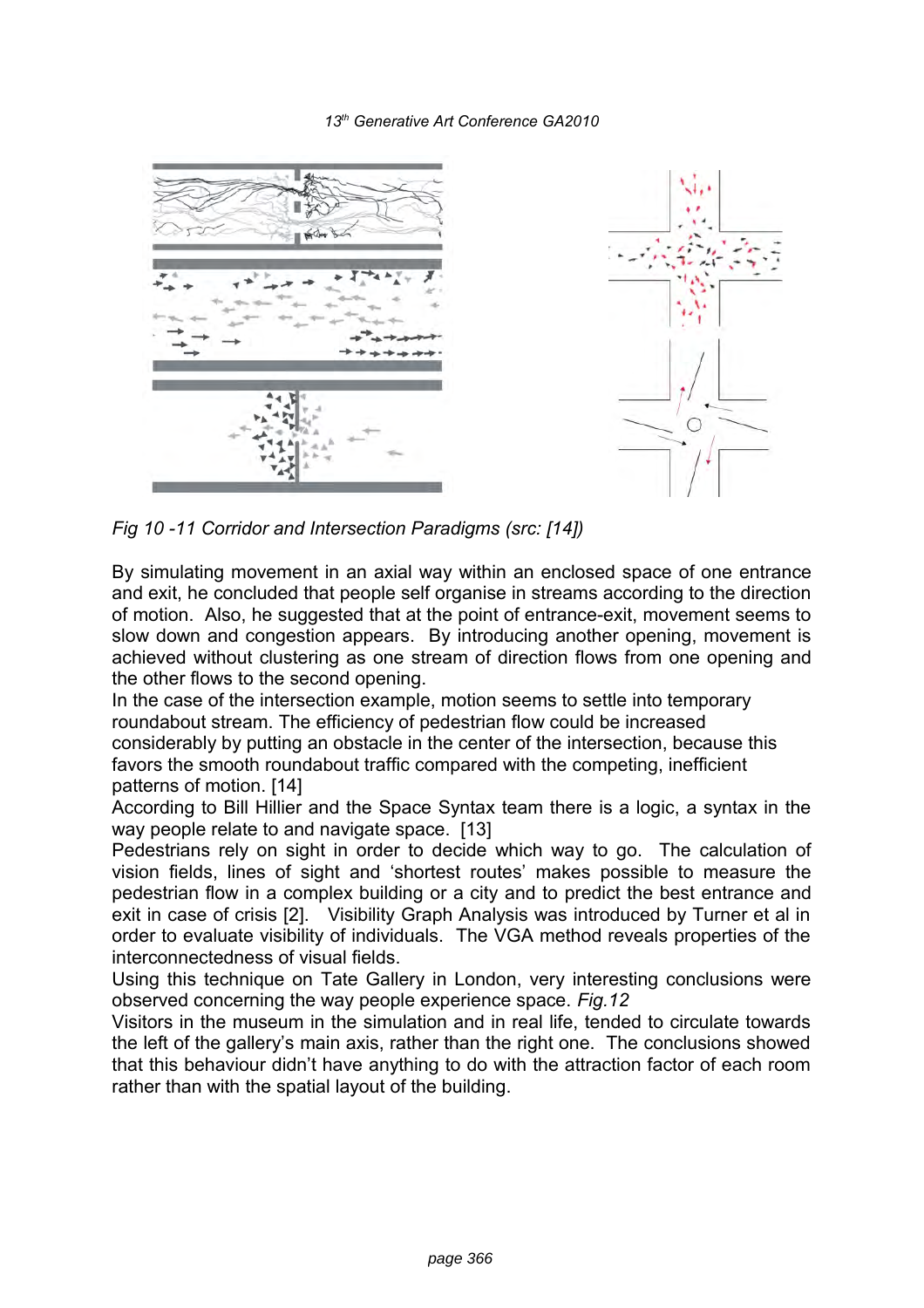

*Fig. 12 Tate Gallery. Movement Traces and Visibility Graph Analysis. The thermal image indicates the visual fields of visitors. (src.: Hillier, 2004, Hillier and Tzortzi, 2006)*

Examples like the Tate Gallery showed that the way space is occupied and the movement within it directly influences the design process.

# **4. Ongoing study**

The ongoing study is focused onto the implementation of the theory of event and flows of movement into a generic process of form and layout optimization. The aim is to create a system that self-stabilises according to the input and output of data, the fluctuations of movement and density.

At this stage, the effort is to distinguish which methodology will work out best.

The proposed model is composed of attractors and unities within a simplified grid and is defined by the level of attraction (1-6) and the number of unities (more than 3 in each cell constitutes an 'event' within the grid at any given time). When an event occurs, the system tries to find a way for relief.

There are two proposals for stabilising the system:

1. Attractors/Panels are variable components and increase or decrease in number according to unities fluctuation. Through a continuum of event generation, unities/agent movement and attraction, equilibrium is re-established by optimum spatial configurations, only to collapse again in a process that keeps on alternating between order and disorder. *Fig.13 -14*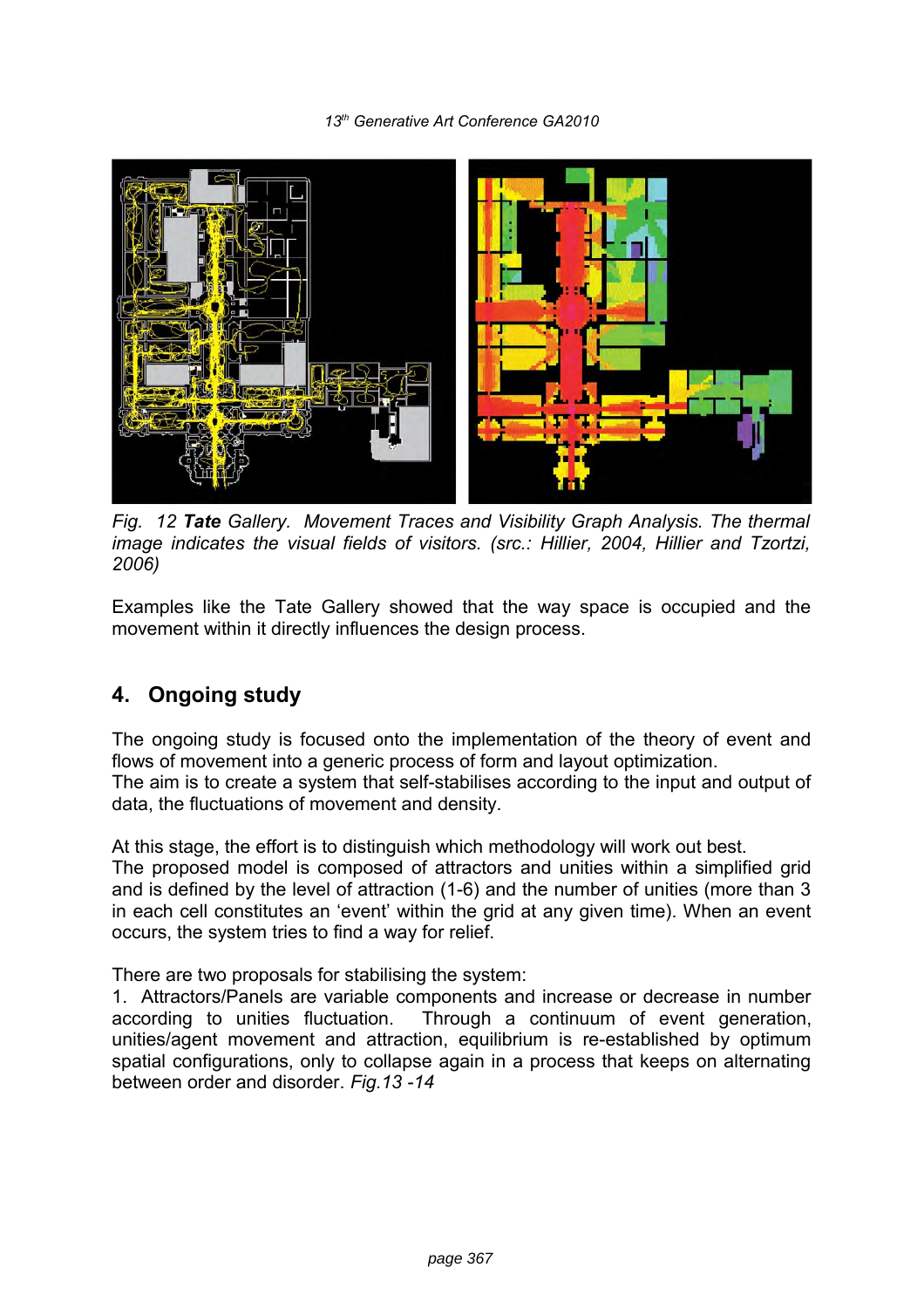

- unities are less than 3 in each attractor

unstable and needs to reconfigure

3. State of new organization of

to establish order

- unities are dispersed into more attractors - system stable again



In order to create a generic spatial configuration, the squares of the grid are codified into alternating true and false states, like a cellular automata environment. According to the finite number of unities and attraction of the panels, stabilisation states can be predicted. A similar codification is introduced in 'Design Code' by Jan Oliver Kunze and Jorg Kramer.



*Fig.14 States of Attraction and Density*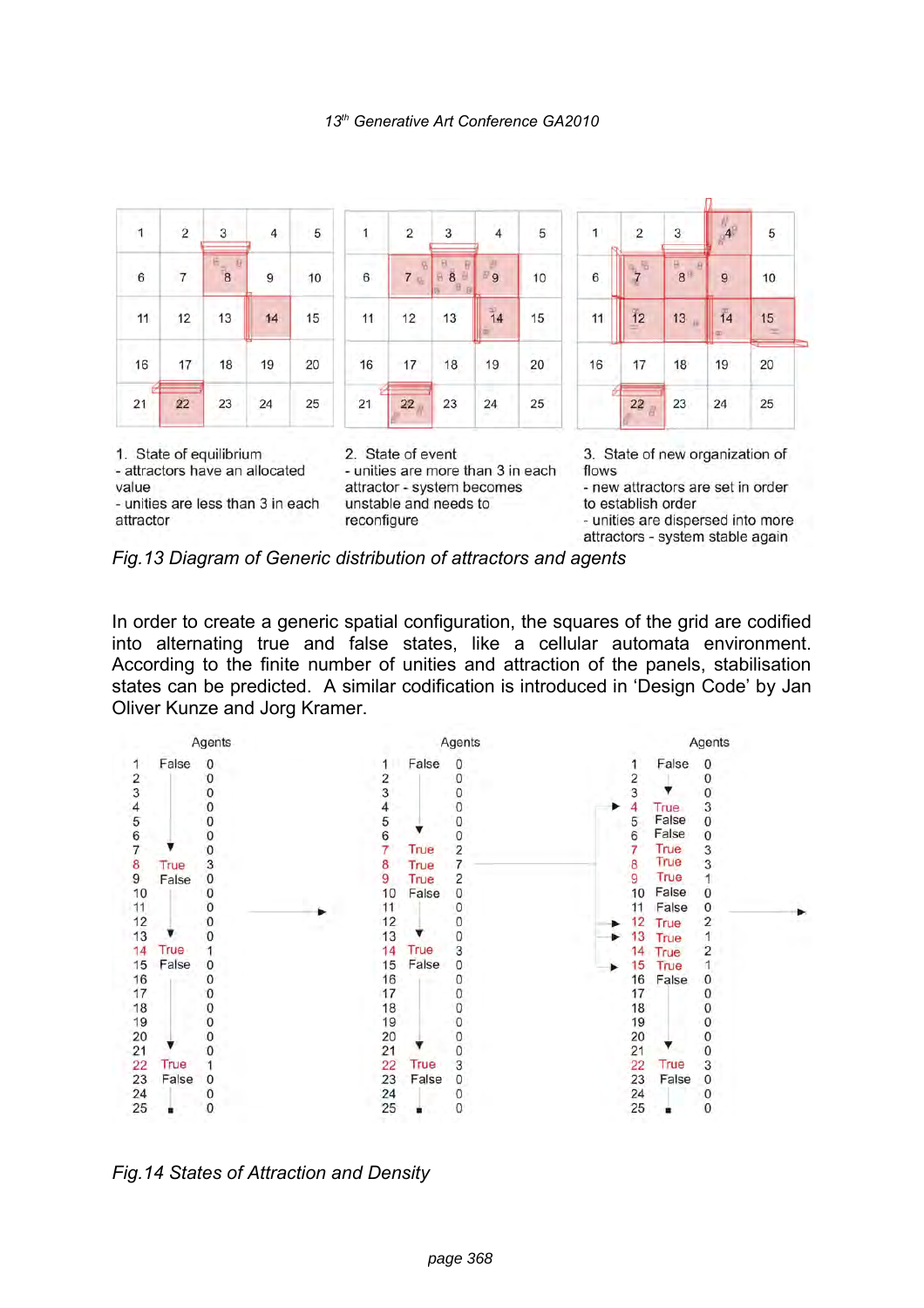2. The grid becomes fluid surface and the attractors move and transform according to density. J

| to           |                |              |               |    | t1    | t <sub>2</sub> |
|--------------|----------------|--------------|---------------|----|-------|----------------|
| $\mathbf{t}$ | $\overline{2}$ | $\mathbf{3}$ | $\frac{1}{4}$ | 5  |       |                |
| $\mathbf{g}$ | $\tau$         | 8            | $\pmb{9}$     | 10 |       |                |
| 11           | 12             | 13           | 14            | 15 |       |                |
| 16           | 17             | 18           | 19            | 20 |       |                |
| 21           | $\bf 22$       | $\bf 23$     | 24            | 25 |       |                |
|              |                |              |               |    |       |                |
|              |                |              |               |    |       |                |
|              |                |              |               |    |       |                |
|              |                |              |               |    | $t_3$ | t4             |
|              |                |              |               |    |       |                |
|              |                |              |               |    |       |                |
|              |                |              |               |    |       |                |
|              |                |              |               |    |       |                |
|              |                |              |               |    |       |                |
|              |                |              |               |    |       |                |
|              |                |              |               |    |       |                |

Cell Alteration Table :

| to                                             |        |      | t,                      |        |                |                         | t2     |      |  |  |
|------------------------------------------------|--------|------|-------------------------|--------|----------------|-------------------------|--------|------|--|--|
|                                                | Agents | Area |                         | Agents | Area           |                         | Agents | Area |  |  |
| 1                                              | <10    | 1.0  | 1                       | <10    | 0.7            | 1                       | < 10   | 0.7  |  |  |
|                                                | <10    | 1.0  | $\overline{\mathbf{c}}$ | <10    | 0.8            |                         | <10    | 0.8  |  |  |
| $\begin{array}{c}\n 2 \\ 3 \\ 4\n \end{array}$ | < 10   | 1.0  | 3                       | < 10   | 0.9            | $\frac{2}{3}$           | 15     | 1.5  |  |  |
|                                                | < 10   | 1.0  | 4                       | < 10   | 1.0            | $\overline{\mathbf{4}}$ | <10    | 0.8  |  |  |
| 5                                              | <10    | 1.0  | 5                       | 16     | 1.6            |                         | 16     | 1.6  |  |  |
| $\begin{array}{c} 6 \\ 7 \end{array}$          | <10    | 1.0  | 6                       | 12     | 1.2            | 5<br>6                  | 11     | 1.1  |  |  |
|                                                | < 10   | 1.0  | $\overline{7}$          | <10    | 1.0            | 7                       | < 10   | 0.7  |  |  |
| 8                                              | ~10    | 1.0  | 8                       | <10    | 0.7            | 8                       | 11     | 1.1  |  |  |
| 9                                              | < 10   | 1.0  | 9                       | < 10   | 0.5            | 9                       | < 10   | 0.5  |  |  |
| 10                                             | < 10   | 1.0  | 10                      | < 10   | 0.7            | 10                      | < 10   | 0.7  |  |  |
| 11                                             | <10    | 1.0  | 11                      | < 10   | 1.0            | 11                      | < 10   | 0.8  |  |  |
| 12                                             | < 10   | 1.0  | 12                      | < 10   | 1.5            | 12                      | < 10   | 0.6  |  |  |
| 13                                             | < 10   | 1.0  | 13                      | 20     | $\overline{c}$ | 13                      | 27     | 2.7  |  |  |
| 14                                             | <10    | 1.0  | 14                      | 14     | 1.4            | 14                      | 13     | 1.3  |  |  |
| 15                                             | < 10   | 1.0  | 15                      | 13     | 1.3            | 15                      | 21     | 2.1  |  |  |
| 16                                             | < 10   | 1.0  | 16                      | < 10   | 1.0            | 16                      | 13     | 1.3  |  |  |
| 17                                             | <10    | 1.0  | 17                      | 11     | 1,1            | 17                      | 15     | 1.5  |  |  |
| 18                                             | <10    | 1.0  | 18                      | 12     | 1.2            | 18                      | 12     | 1.2  |  |  |
| 19                                             | <10    | 1.0  | 19                      | 15     | 1.5            | 19                      | <10    | 0.4  |  |  |
| 20                                             | < 10   | 1.0  | 20                      | < 10   | 1.0            | 20                      | <10    | 0.8  |  |  |
| 21                                             | <10    | 1.0  | 21                      | $<$ 10 | 1.0            | 21                      | < 10   | 1.0  |  |  |
| 22                                             | <10    | 1.0  | 22                      | < 10   | 1.0            | 22                      | <10    | 1.0  |  |  |
| 23                                             | < 10   | 1.0  | 23                      | < 10   | 0.8            | 23                      | 12     | 1.2  |  |  |
| 24                                             | < 10   | 1.0  | 24                      | < 10   | 1.0            | 24                      | < 10   | 0.8  |  |  |
| 25                                             | 10     | 1.0  | 25                      | 10     | 1.0            | 25                      | 10     | 1.0  |  |  |

*Fi*

*g.15 Grid and attractors' deformations*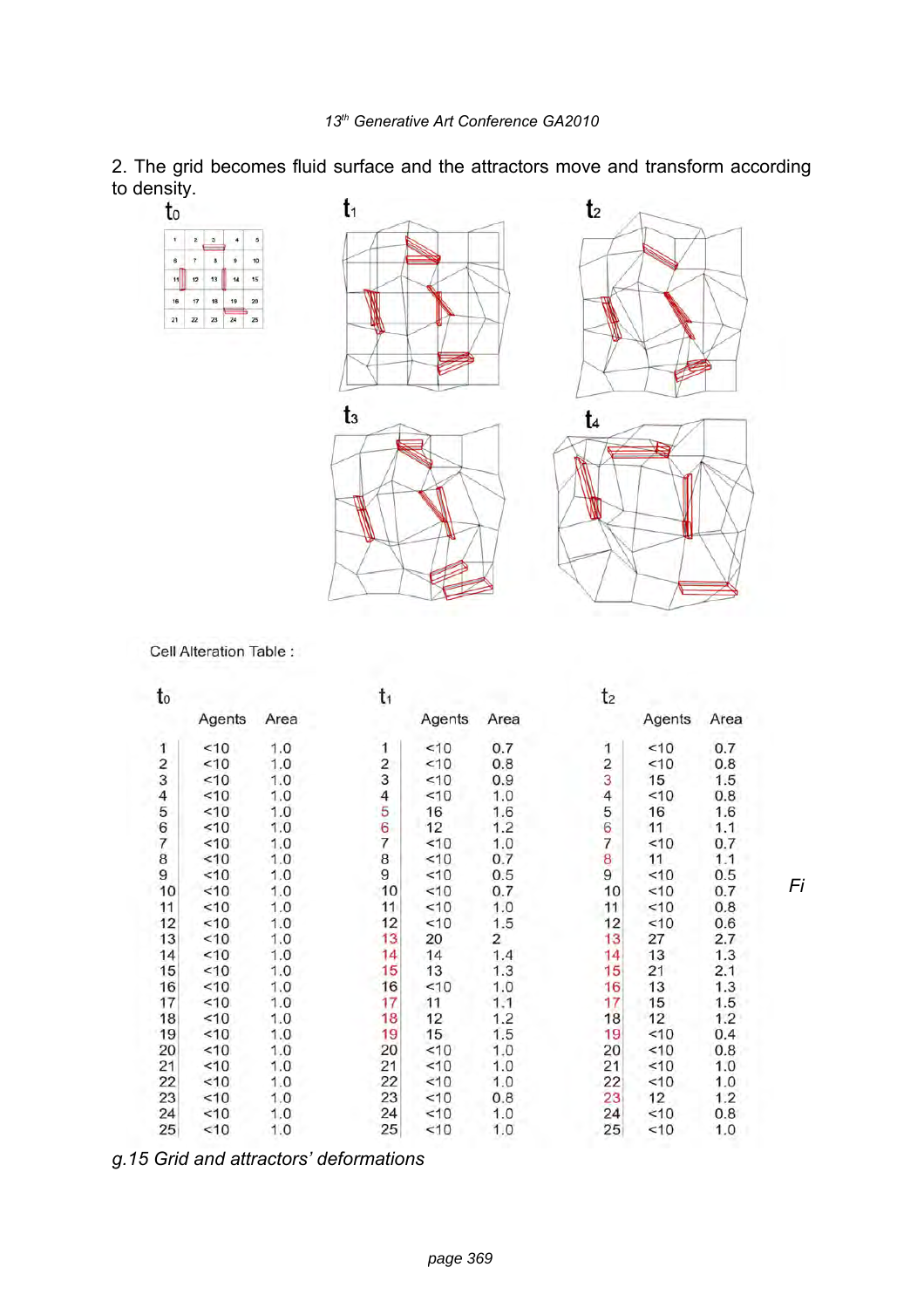This process allocates area according to density. If a panel has a high attraction value, then the allocated area on the grid becomes bigger to accommodate more agents. Constant density in any grid cell is established through the deformation of the grid. Panels are not increasing or decreasing in number as in proposal 1, rather they go through various stages of deformation, in and out of stability.

The two proposals could be combined in creating a system that self organises in terms of multiplication and deformation. The aim is to achieve optimum configurations according to density and movement throughout events.

These methodologies could potentially be applied in actual designs, for example exhibition spaces, temporary or multi-purpose usage spaces, or even for crowd control and movement orientation. *Fig.16-17*



*Fig. 16 Exhibition Space Fig. 17 Mecca Hajj – D. Helbing's proposal of distributing crowds* 

# **5. Conclusion**

This paper deals with the notions of movement, fluidity, transformation, and adaptability in form under the theoretical spectrum of events, complex adaptive systems and collective behaviours as a bottom up procedure. It is suggested that they take an integral part in the way people experience space as well as part of the design process itself.

 'Architecture is as much about events that take place in spaces as about the spaces themselves' [6] has triggered research on people's movement either as a theoretical background or as the creation of fluid dynamics paradigms, cellular automata and agent based modelling.

This is a proposition in transition, still at diagrammatic state. Future work includes encoding generic processes and implementing them into real spaces.

# **References**

1. Lynn G., 1999, Animate Form, Princeton Architectural Press, USA.